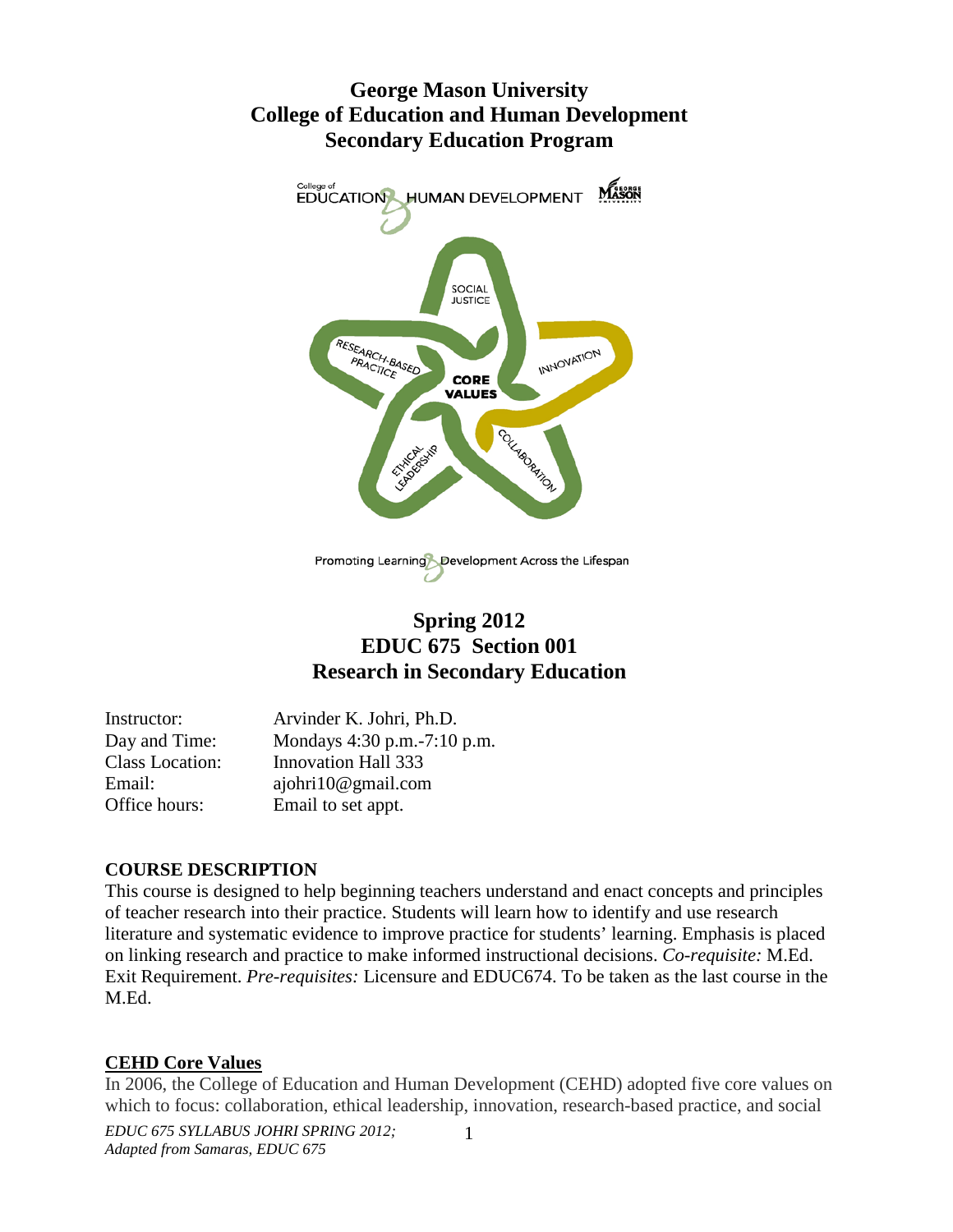justice. This course supports each of these values by providing multiple learning experiences that necessitate collaboration. Students are afforded opportunities to reflect on their teacher leadership roles in school contexts; to design and engage in innovative research-based practice, and analyze and reflect on their pedagogies on a critical reflection level for social justice. These Core Values are aligned with course goals:

## **COURSE GOALS**

This course is designed to enable students to:

- 1. demonstrate an understanding of the process and components used in teacher research by conducting and assessing a chosen scholarly inquiry situated in their classroom and impact on students' learning; RESEARCH-BASED PRACTICE; INNOVATION
- 2. prepare a research proposal which makes explicit links between theory and practice; RESEARCH-BASED PRACTICE
- 3. examine ethical considerations when conducting teacher research; RESEARCH-BASED PRACTICE; SOCIAL JUSTICE
- 4. conduct teacher research which includes: research question(s), research proposal; review of related literature, methods, data collection/analysis, findings, discussion of impact on students, teacher, and education field; and abstract; **RESEARCH-BASED PRACTICE**
- 5. participate in "critical collaborative inquiries" to gain multiple perspectives in interpreting research and for validation and peer review of research; COLLABORATION; ETHICAL LEADERSHIP
- 6. demonstrate integration of national and state standards for content and pedagogy as related to the research question by reflecting on their own teaching practice and its impact on students' learning; SPA STANDARDS respective to students' discipline;
- 7. demonstrate skills in the application of technology and use of resources in teacher research; INNOVATION

## **RELATIONSHIP TO PROFESSIONAL STANDARDS**

At the end of this course students will demonstrate an understanding and application of subject area standards aligned with the *National Content Standards* and identified by their Specialized Professional Association (SPA); and an understanding and application of teaching and learning standards as outlined by *INTASC.*

National Content Standards for student's respective discipline: NCSS, NCTE, NCTM, NSTA

National Council for the Social Studies<http://www.ncss.org/>

National Council of Teachers of English<http://www.ncte.org/>

National Council of Teachers of Mathematics<http://www.nctm.org/>

National Science Teachers Association<http://www.nsta.org/>

<http://books.nap.edu/readingroom/books/nses/>

[INTASC: Interstate New Teacher Assistance and Support Consortium](http://www.ccsso.org/content/pdfs/corestrd.pdf) <http://www.ccsso.org/content/pdfs/corestrd.pdf>

Also visit: The Partnership for 21<sup>st</sup> Century Skills Framework [http://www.21stcenturyskills.org/index.php?option=com\\_content&task=view&id=254&I](http://www.21stcenturyskills.org/index.php?option=com_content&task=view&id=254&Itemid=120) [temid=120](http://www.21stcenturyskills.org/index.php?option=com_content&task=view&id=254&Itemid=120)

National Board of Professional Teaching Standards [http://www.nbpts.org/the\\_standards/the\\_five\\_core\\_propositio](http://www.nbpts.org/the_standards/the_five_core_propositio)

# **COLLEGE EXPECTATIONS AND UNIVERSITY HONOR CODE**

The Graduate School of Education (GSE) expects that all students abide by the following: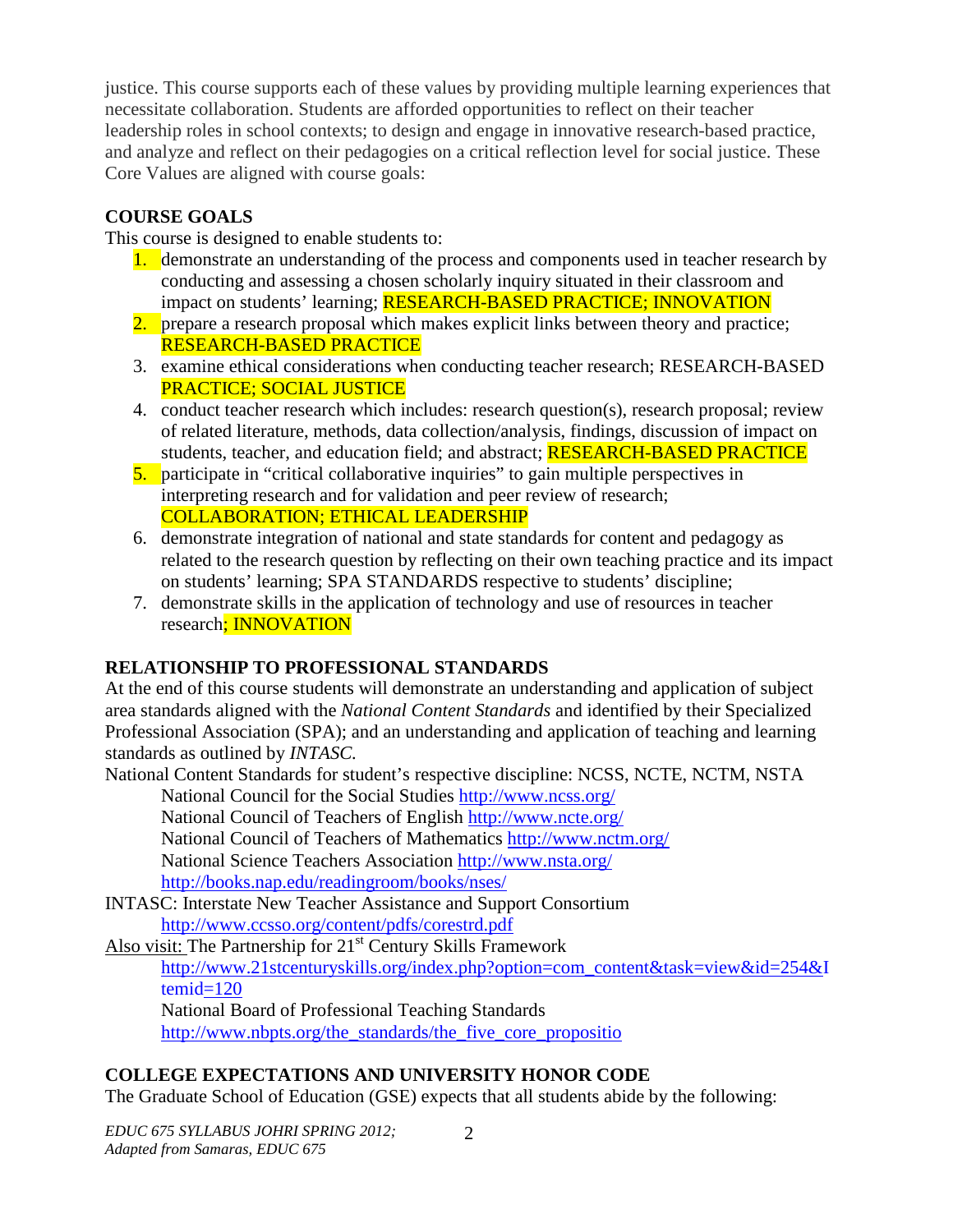Students are expected to exhibit professional behavior and dispositions.

*Commitment to the profession* Promoting exemplary practice Excellence in teaching and learning Advancing the profession Engagement in partnerships *Commitment to honoring professional ethical standards* Fairness Honesty Integrity **Trustworthiness** Confidentiality Respect for colleagues and students *Commitment to key elements of professional practice* Belief that all individuals have the potential for growth and learning Persistence in helping individuals succeed High standards Safe and supportive learning environments Systematic planning Intrinsic motivation Reciprocal, active learning Continuous, integrated assessment Critical thinking Thoughtful, responsive listening Active, supportive interactions Technology-supported learning Research-based practice Respect for diverse talents, abilities, and perspectives Authentic and relevant learning *Commitment to being a member of a learning community* Professional dialogue Self-improvement Collective improvement Reflective practice Responsibility Flexibility Collaboration Continuous, lifelong learning *Commitment to democratic values and social justice* Understanding systemic issues that prevent full participation Awareness of practices that sustain unequal treatment or unequal voice Advocate for practices that promote equity and access Respects the opinion and dignity of others Sensitive to community and cultural norms Appreciates and integrates multiple perspectives *Student Expectations*

• Students must adhere to the guidelines of the George Mason University Honor Code [See [http://academicintegrity.gmu.edu/honorcode/\]](http://academicintegrity.gmu.edu/honorcode/).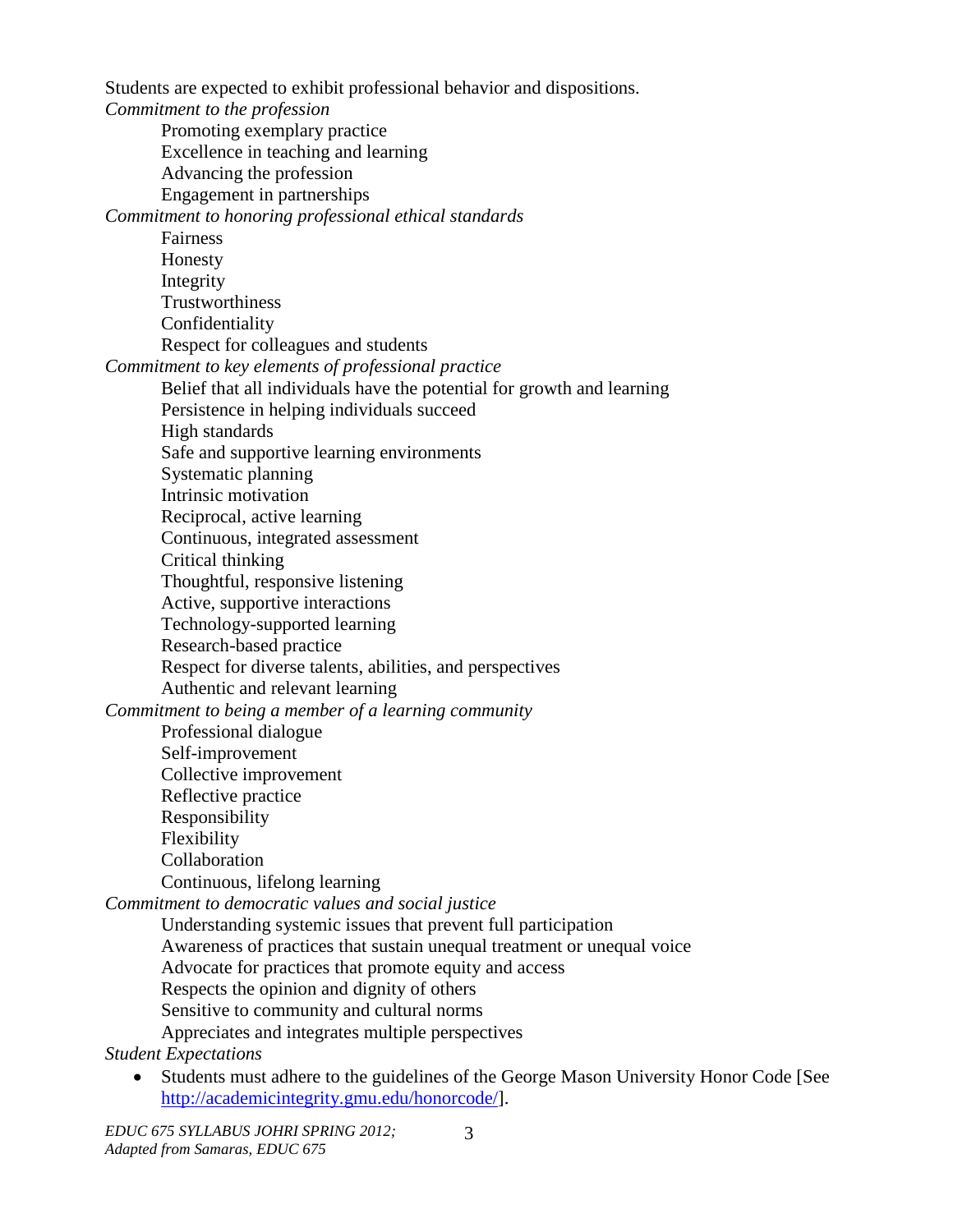- Students with disabilities who seek accommodations in a course must be registered with the George Mason University Office of Disability Services (ODS) and inform their instructor, in writing, at the beginning of the semester [See [http://ods.gmu.edu/\]](http://ods.gmu.edu/).
- Students must follow the university policy for Responsible Use of Computing [See [http://universitypolicy.gmu.edu/1301gen.html\]](http://universitypolicy.gmu.edu/1301gen.html).
- Students are responsible for the content of university communications sent to their George Mason University email account and are required to activate their account and check it regularly. All communication from the university, college, school, and program will be sent to students solely through their Mason email account.
- Students must follow the university policy stating that all sound emitting devices shall be turned off during class unless otherwise authorized by the instructor.
- Students are expected to exhibit professional behaviors and dispositions at all times.

## *Campus Resources*

- The George Mason University Counseling and Psychological Services (CAPS) staff consists of professional counseling and clinical psychologists, social workers, and counselors who offer a wide range of services (e.g., individual and group counseling, workshops and outreach programs) to enhance students' personal experience and academic performance [See [http://caps.gmu.edu/\]](http://caps.gmu.edu/).
- The George Mason University Writing Center staff provides a variety of resources and services (e.g., tutoring, workshops, writing guides, handbooks) intended to support students as they work to construct and share knowledge through writing [See [http://writingcenter.gmu.edu/\]](http://writingcenter.gmu.edu/).
- For additional information on the College of Education and Human Development, Graduate School of Education, please visit our website [See [http://gse.gmu.edu/\]](http://gse.gmu.edu/).

## **EMERGENCY PROCEDURES**

You are encouraged to sign up for emergency alerts by visiting the website [https://alert.gmu.edu.](https://alert.gmu.edu/) There are emergency posters in each classroom explaining what to do in the event of crises. Further information about emergency procedures exists on [http://www.gmu.edu/service/cert.](http://www.gmu.edu/service/cert)

## **REQUIRED TEXTS**

Mills, G. E. (2011). *Action research: A guide for the teacher researcher* (4th Ed.). NJ: Pearson Merrill/Prentice Hall.

Samaras, A. P. (2011). *Self-study teacher research: Improving your practice through collaborative inquiry.* Thousand Oaks, CA: Sage.

# **ONLINE STUDENT STUDY SITE FOR TEXT**:<http://www.sagepub.com/samaras/>

See Chapter Resources for each chapter:

- □ [PowerPoint Slides](http://www.sagepub.com/samaras/chapters/PPTs/Ch01PPT.ppt)
- □ [Self-Study Scholar Advice](http://www.sagepub.com/samaras/chapters/Scholar%20Advice/Ch01ScholarAdvice.pdf)
- □ [Chapter Summary](http://www.sagepub.com/samaras/chapters/Chapter%20Summaries/Ch01Description.pdf)
- [Discussion Question](http://www.sagepub.com/samaras/chapters/Discussion%20Questions%20and%20Classroom%20Activities/Ch01Discussion.doc)

# **REQUIRED READINGS**

American Psychological Association (2009). *Publication manual* (6<sup>th</sup>.ed.). Washington, DC, American Psychological Association (Available as reference at library).

*EDUC 675 SYLLABUS JOHRI SPRING 2012; Other assigned readings made available in class.*

*Adapted from Samaras, EDUC 675*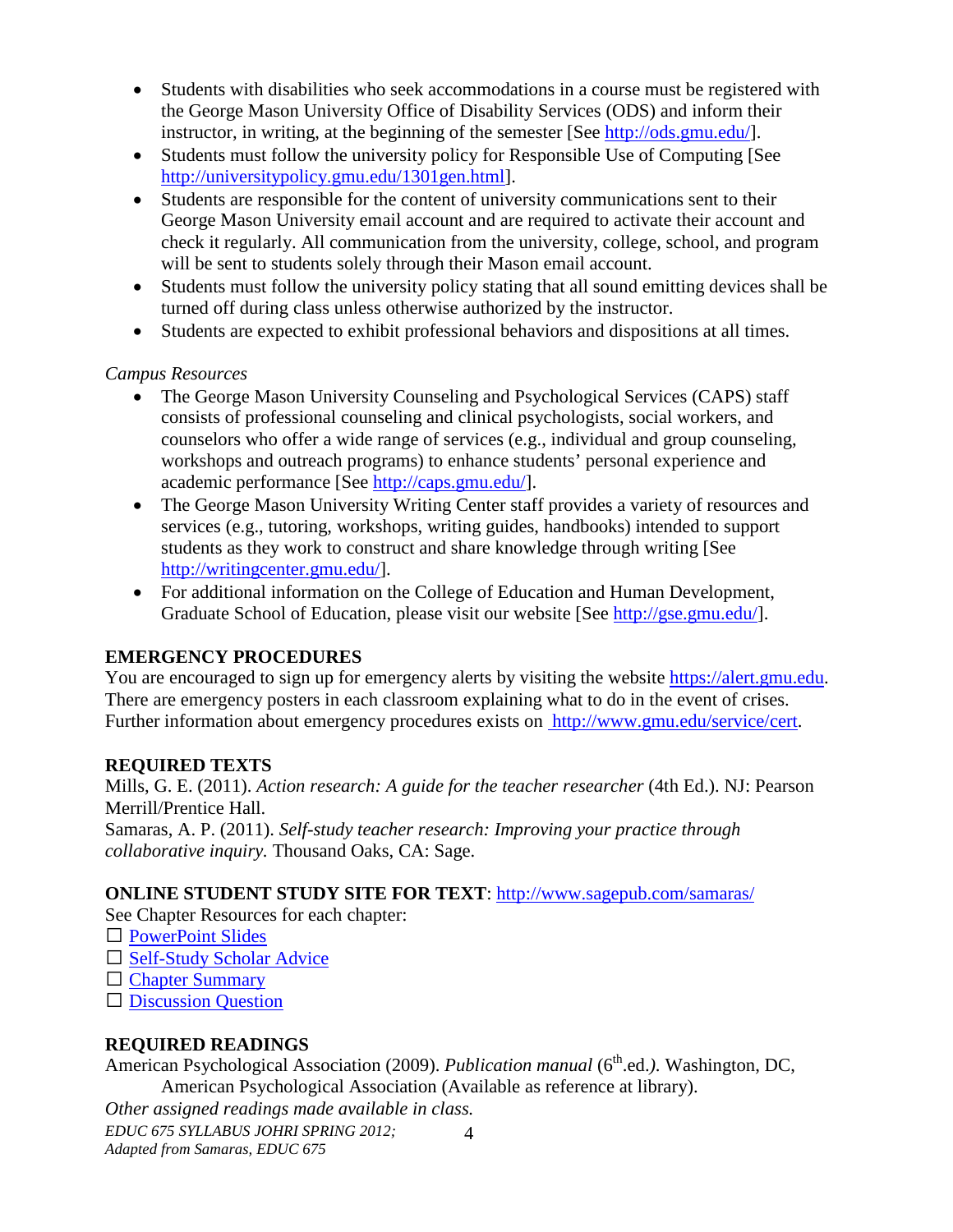#### **NATURE OF COURSE DELIVERY**

The major purpose of this course is for you to learn how to conduct teacher research and apply it in your classroom in order to improve your teaching and students' learning. Having said that, I would like to let you know that I support you *every step* of the way and help you scaffold the components of your final required paper. I also work to promote a professional teaching and learning community of peer critical friend support. Throughout the course, you are completing a step informally that you later insert into your final paper. Build it with a commitment to each step in the process, and it comes together! The course will be taught through a variety of activities to support the development of your self-study teacher research projects involving: whole class and small group discussions, group, pair and group work, online work, and through dialogue and reflections about practice.

*\*\*\*The course requires that you have access to a classroom to conduct your research. If you do not have your own classroom, you will need to let me know during our first class. Alternative arrangements used successfully in the past will be offered.*

## **COURSE MATERIALS ONLINE**

**The My Mason/ Blackboard site can be found at [http://mymason.gmu.edu.](http://mymason.gmu.edu/) Use the same login as your GMU email.** Web-based documents and correspondence are accessible through a course Blackboard page which you must assess and use regularly throughout the course and which require you to be able to post and access. You must have access to GMU email and with other email account forwarded to GMU mail account on [MyMason.](https://mymasonportal.gmu.edu/webapps/portal/frameset.jsp) **Please inform of any accessibility problems the first day of class. SAVE YOUR WORK FREQUENTLY.**

# **COURSE REQUIREMENTS AND EVALUATION**

Participation and Class Assignments 30%

- 1. Attendance, Class Activities, Readings
- 2. Critical Friend Inquiries in Class and Online Work
- 3. Research Proposal
- 4. Draft Literature Review
- 5. Peer Review of Research Project Draft

Teacher Research Project Report 70%

#### **1. Participation and Class Assignments** (30%)

#### *Attendance*

Attendance at all classes, for the entire class period is a course expectation and absence will affect your grade. Successful completion of this course requires attendance at all classes and active participation in the discussions. Being on time is also essential and lateness will affect your grade. Please notify instructor ahead of time if you must miss class and work with peers for missed material.

#### *Readings, Class Activities, and Online Participation*

You are expected to complete all readings and participate in class and all online discussions with openness, consideration, and effort to "hear for" and "listen to" others as you also seek to be understood. Come to class prepared to contribute your critical reflections of your own experiences and ideas presented by your critical friends. Demonstration of positive and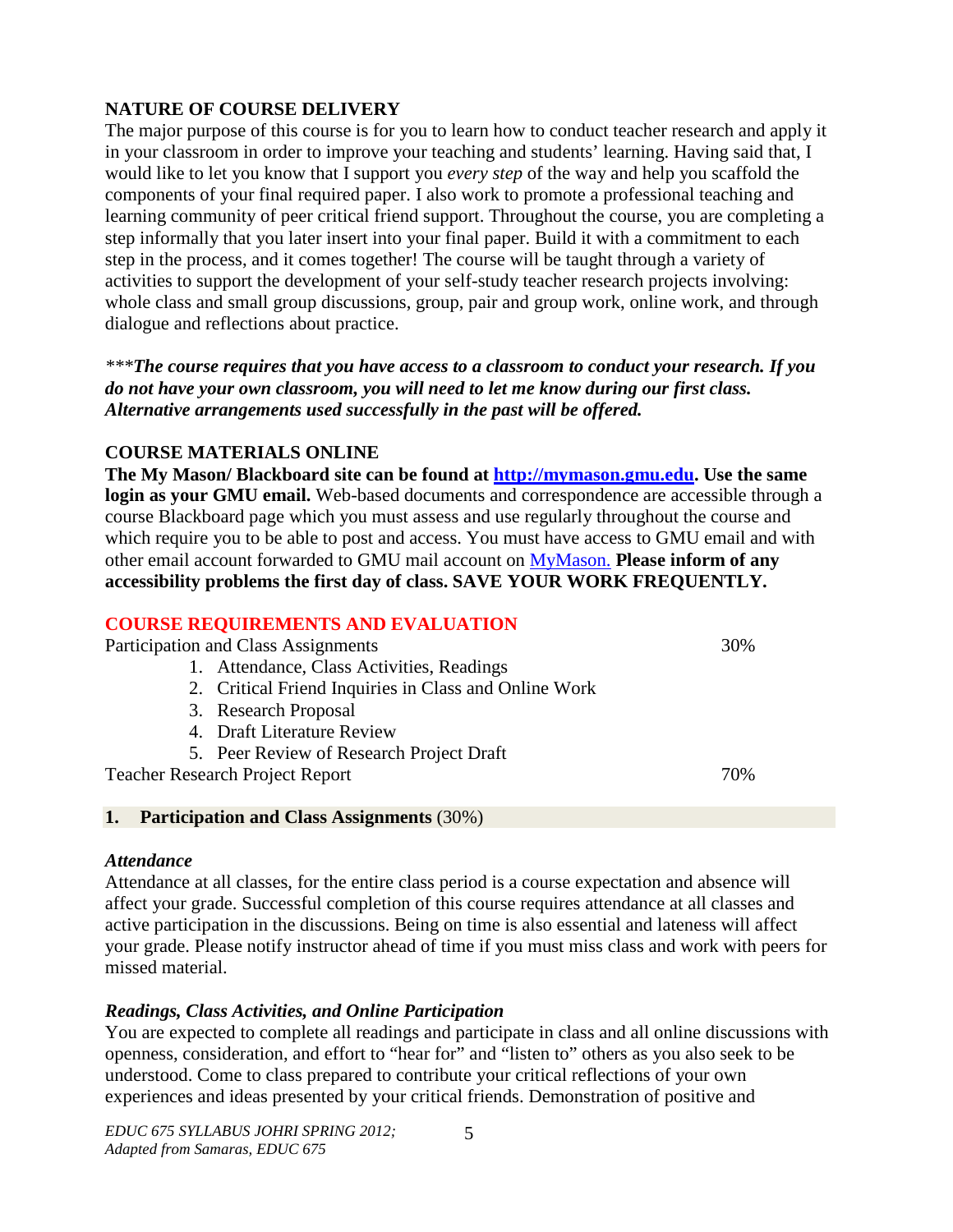collaborative professional dispositions towards colleagues during peer review, along with a willingness to accept constructive criticism is a course expectation and a professional disposition.

## *Critical Friend Inquiries (CFI)*

As part of your course participation, you will have the opportunity to work with critical friends in the process of developing your final research project. The CFI are designed for peer review with support and to provide alternative perspectives on interpretation to increase the validity of your research. Your work involves sharing weekly updates in class, sending and corresponding to critical friend research memos, brainstorming ideas as a teacher about the classroom dilemma you are researching, exchanging ideas for strategies and lessons, sharing how you are integrating standards in meaningful ways, and conducting a peer review of the draft research report. You will have the opportunity to work in a discipline-based team for peer review of your research draft which is a reciprocal process.

Critical friends provide support as well as a feedback loop to improve your practice. It is *critical* to have friends in research but critical friends are *not critical* in their approach with each other. Establish ground rules with "critical friends" and visit them often. Use your group blackboard space to post files and communicate frequently.

#### *Assignments*

Since this is a professional development course (post licensure), high quality work (i.e., "A" work) is expected on all assignments and in class participation. All assignments must be completed. Assignment will be assessed using posted criteria known to the student. For full consideration, all assignments are due to professor *electronically* in the digital drop box prior to the beginning of class on the day and time they are due, unless otherwise announced. Blackboard will not accept deposits after the due date and time of class.

All written assignments are to be word-processed using Times Roman 12 pt font, double-spaced, and submitted electronically under "Assignments" on MyMason. You need to install Java at java.com to upload assignments. **Title each assignment with your last name and the name of the project/assignment, e.g., Smith.ResProp.09.16.11**. Keep a copy of all assignments which you will insert into the appendix of your report. **MAKE IT A HABIT TO SAVE YOUR DRAFT AND FINAL WORK IN MULTIPLE PLACES.**

All assignments require: American Psychological Association (2009*). Publication Manual of the American Psychological Association*. American Psychological Association: Washington, DC. (Available as reference at library). \*For APA Guidelines online: <http://owl.english.purdue.edu/owl/resource/560/01/>

## *Recommended Weekly Researcher Log*

It is highly recommended that you keep a researcher log of progress of your project each week and include it in the appendix of your final report. (See Samaras, pp. 28-29**)**. This is your tentative timeline and tool to self-regulate your progress and the research process.

## *Memos*

One way to enhance your thinking process and develop your research is to capture your observations, questions, and insights in the form of "analytic memos." You can think of these as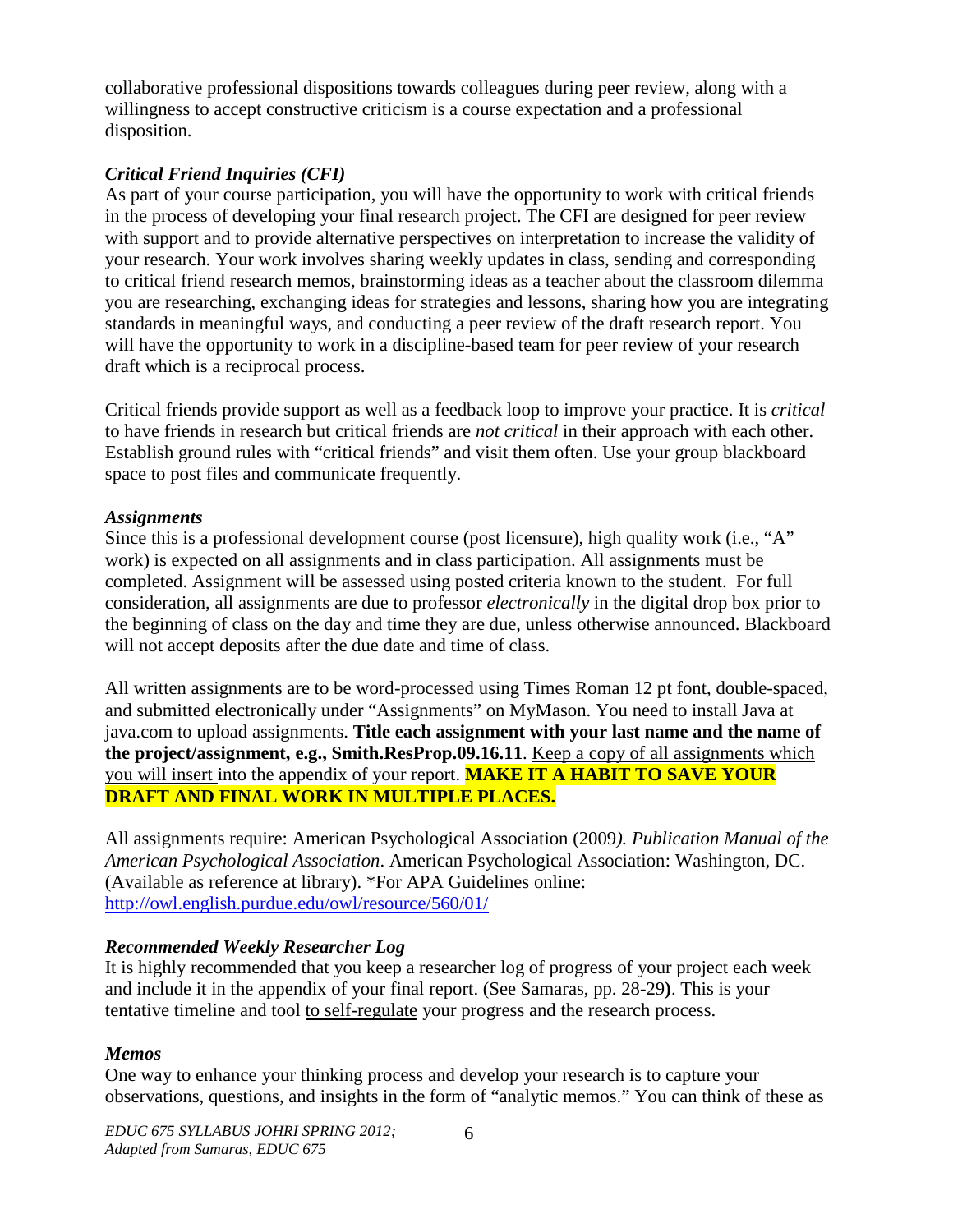"come as you are" pieces of writing (Maxwell, 2011, personal communication); "ways of getting ideas down on paper (or in a computer), and of using this writing as a way to facilitate reflection and analytic insight" (Maxwell, 2005, p. 12).You are required to complete three memos on areas of dissonance related to literature review, data collection, and data analysis and interpretation.

### *Research Question and Proposal*

*It must be love:* For your research paper, you should choose a research question that really matters to you. It should be something you're curious about and willing to spend time researching and learning about. If you aren't eager to spend several days curled up reading about your topic, then it's not love, and you need to ditch it and find another topic (Roberts, GMU alumna, 2009). Begin to articulate why this question for you and why now. What is the outgrowth of this puzzlement?

Write a research proposal. You may also elect to add a visual representation to your research proposal. The idea is for the visual to help you figure out your "thesis" and not to enter an art show. Approach this assignment from where you are and honor its incompleteness as part of the research process. Ask yourself does the proposal give you a solid framework to launch your project.

#### *Draft Literature Review*

Post a draft of your literature review on MyMason and begin to ask yourself:

- What does the literature review add to your understanding of your research topic?
- What common topics and themes have you found in the literature?
- What ideas for pedagogical strategies can you adapt from the literature?

Use the topics to design your conceptual framework or mapping of the "big ideas" and connections you find in the literature to your study (See pp. 127-134). Format is your choice, e.g. annotated bibliography, narrative to insert directly into final report

| Category             | Exemplary             | Accomplished        | Developing           | Undeveloped      |
|----------------------|-----------------------|---------------------|----------------------|------------------|
|                      | 30 pts.               | $27-29$ pts         | $25-26$ pts          | Below 25 pts     |
| Attendance/          | Outstanding           | Participates in     | Does not contribute  | Few              |
| Participation        | Participation;        | discussions and     | to discussions or    | meaningful       |
| Attendance and       | participates          | activities on a     | activities very      | contributions    |
| participation are    | regularly and         | regular basis;      | often, but generally | to class         |
| critical components  | actively in           | questions and       | reveals some         | discussions.     |
| of this course. It   | discussions and       | comments reveal     | thought and          | Little evidence  |
| offers an            | activities. Promotes  | thought and         | reflection and some  | of participation |
| opportunity to learn | conversation          | reflection and      | contribution from    | and              |
| from and contribute  | focused on the topic. | contribution from   | assigned readings.   | contribution     |
| to building a        | Comments              | assigned readings.  | Follows rather than  | from assigned    |
| positive classroom   | demonstrate a high    | Frequently involves | leads group          | readings.        |
| experience and       | level of              | peers in learning   | activities. Solicits | Shows little     |
| community.           | understanding and     | and offers          | some peer            | concern for      |
| Participants         | contribution from     | feedback.           | discussion. Misses   | peers' learning  |
| contribute to each   | assigned readings.    |                     | classes. Is late for | or input.        |
| others' learning in  | Listens actively to   |                     | class.               | Misses classes   |
| critical friend work | peers. Works very     |                     |                      | and is late for  |
| by actively          | closely and           |                     |                      | class. Does not  |
| listening,           | consistently with     |                     |                      | make up work.    |
| exchanging ideas,    | peers/critical        |                     |                      |                  |
| sharing learning     | friends for feedback  |                     |                      |                  |

#### **Rubric for Participation and Class Assignments**

*EDUC 675 SYLLABUS JOHRI SPRING 2012; Adapted from Samaras, EDUC 675*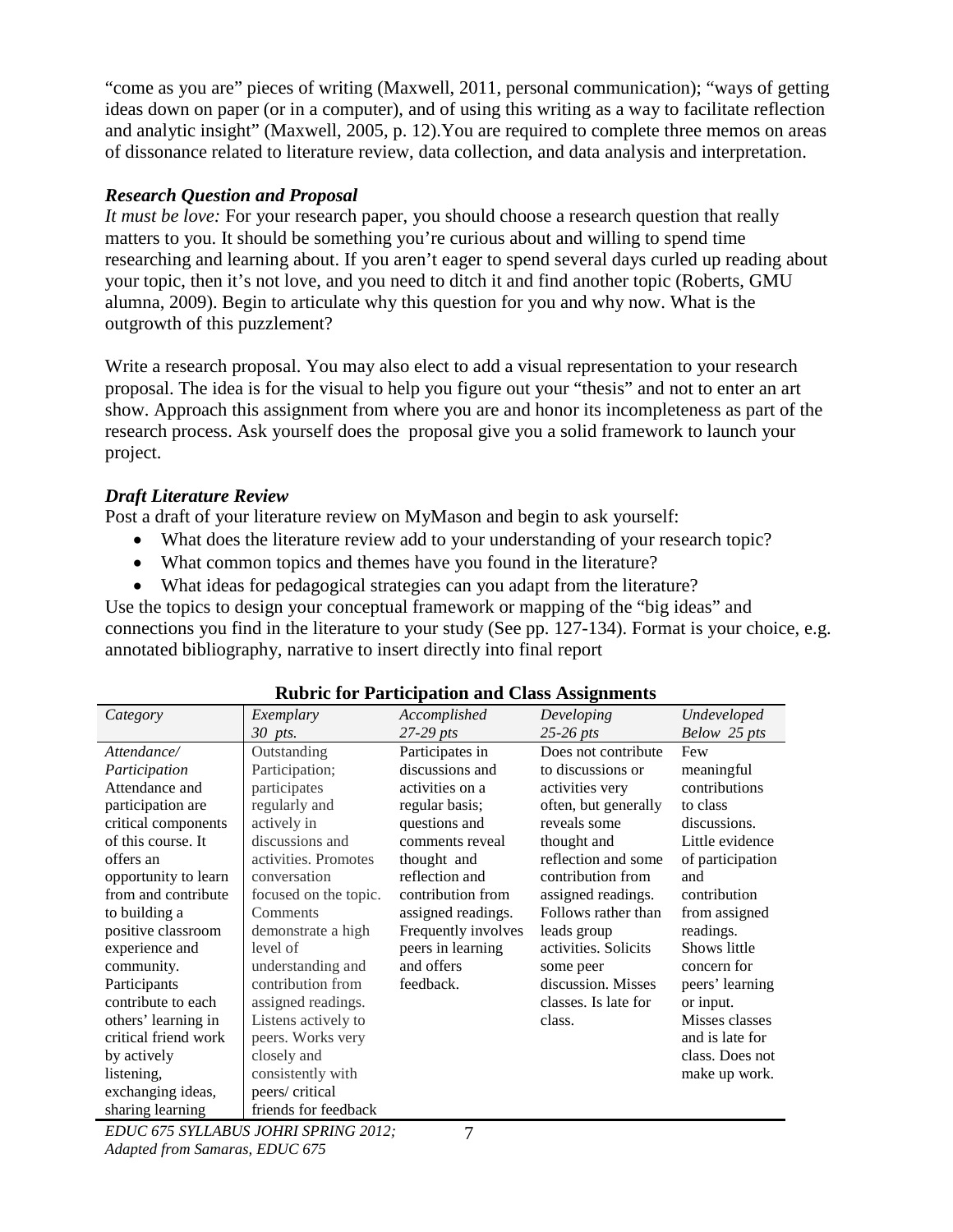#### **2. Teacher Research Project (70%)**

You are required to write a report that includes the following sections: Rationale/Introduction, Research Question, Review of Related Literature, Method, Context, Participants, Data Collection, Analysis, Findings, Limitations, and Discussion including your reflections of selfstudy and implications for practice/further research. All teacher research reports must adhere to APA format. No report binders or covers; just clip. Your project should be useful to you and your students.

Criteria for Evaluating the Research Report (70 Total Possible Points)

#### **Abstract**

- 1. Have you provided a single, articulate, concise paragraph of no more than 150 words
- 2. Does you abstract concisely describe your purpose and the context, method, key findings, and significance of your research?

 *5 points possible*

#### **Rationale**

- 1. Have you explained the outgrowth of your study?
- 2. Have you offered perspectives that shaped this question for you?
- 3. Have you situated the study in terms of explaining the outgrowth of this puzzlement in the context of your work? e.g., your students, classroom, school, district
- 4. Have you clearly and concisely explained why this research is important? Have you addressed the broader educational and social significance of this research?

#### *5 points possible*

#### **Statement of the Research Problem/Question**

- 1. Have you clearly and concisely stated the research problem?
- 2. Have you clearly and concisely stated your main research question and any subquestions? *5 points possible*

#### **Review of Literature and Conceptual Framework**

- 1. Did you conduct an ongoing literature review which informed your research?
- 2. Is the review relevant and connected to your study?
- 3. Is the review adequate, coherent, and analytical?
- 4. Does the review include references from a variety of sources?
- 5. Is the review integrated into a conceptual framework with a mapping of the theories, literature, and phenomena that help to inform your study?
- *10 points possible*

#### **Research Method**

- 1. Have you described your research context; community, school, and classroom context?
- 2. Have you included demographic information of participants?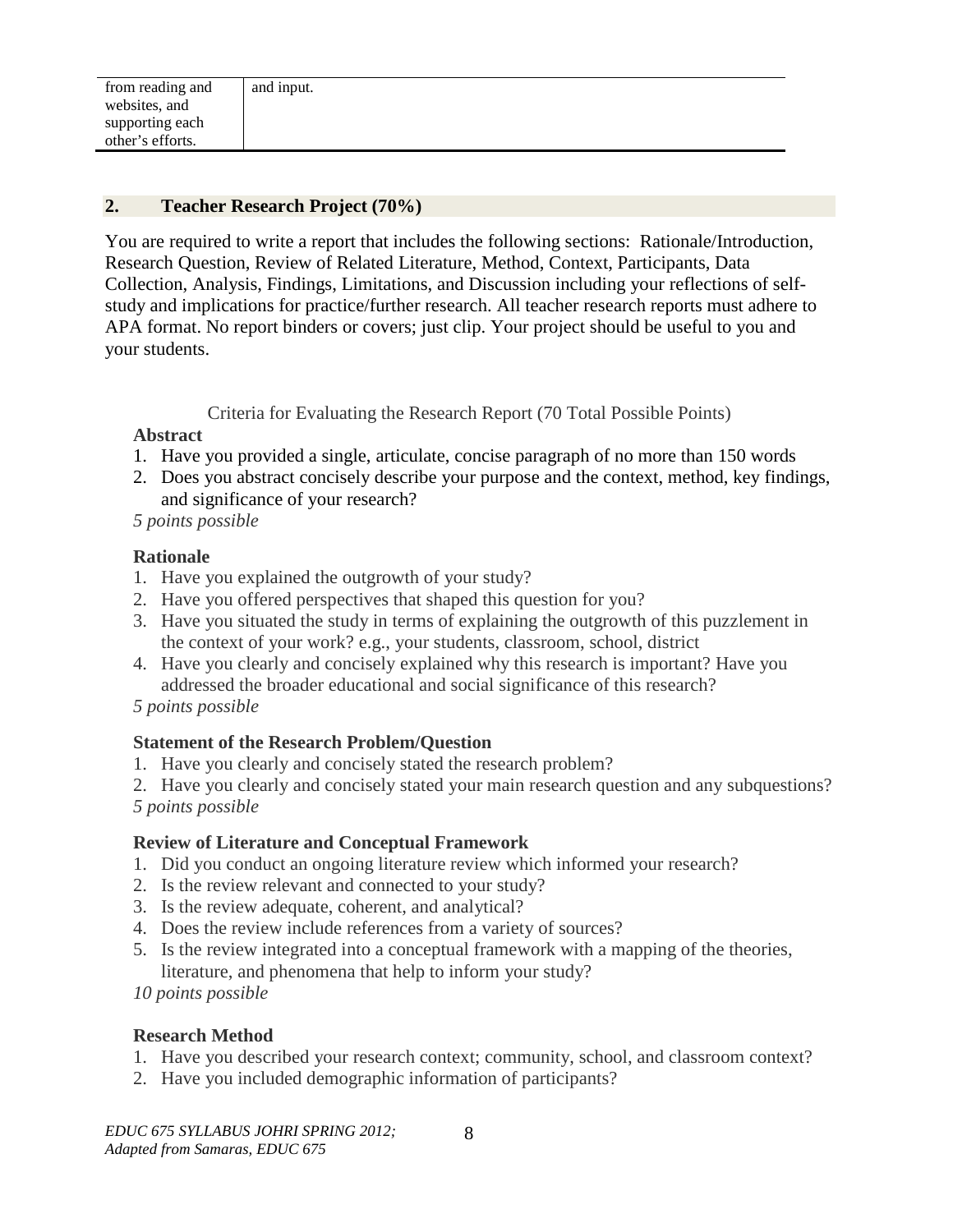- 3. Did you include your reflection of the problem? e.g., behaviors observations, possible causes?
- 4. Have you explained the reasons for your pedagogies based on your noticing of your classroom and the literature reviewed?
- 5. Have you described in detail what data you collected, how you collected it, and when you collected it, including data generated from your pedagogies and strategies?
- 6. Are your data from multiple sources?
- 7. Did you include a description of the pedagogical strategies you enacted?
- 8. Did you explain how you analyzed your data and include a data audit trail?
- 9. Have you included and explained the role of your critical friends in your data interpretations and validation?
- 10. Did you explore using visuals and technologies for analyzing and displaying your findings in a coherent manner?

*15 points possible*

# **Findings**

- 1. Did you restate your research question and what was found through your research?
- 2. Are the findings thoroughly and adequately presented?
- 3. Is there convincing evidence to support your themes?
- 4. Is there connection and coherence among the separate themes?
- 5. Did you explain your findings to your critical friend to gain his or her perspective on your interpretations?
- *10 points possible*

# **Discussion (Reflections and Implications**

# *-- You will also present this orally in class --*

- 1. Have you adequately explained the implications of your study for your students' learning?
- 2. Have you adequately explained the implications of your study to your teaching and reframing of your practice?
- 3. Have you adequately explained the implications of your study to the education field?
- 4. Have you adequately explained the relevance of your study to national and state education standards?
- 5. Have you discussed any limitations?
- 6. Have you identified areas for future research possibilities?
- *15 points possible*

# **References and Appendix**

- 1. Did you follow the APA style for the report for a running head, page numbering, references, citations, and the appendix? Does the report include a title page with project title, author's name, and author's professional affiliation?
- 2. Are references current and from different sources?
- 3. Are all references cited in the research report included in the references? Have you provided a complete reference list of all print and nonprint (Internet) references?

# **Organization, Grammar, and Mechanics**

- 1. Is the report coherent, concise, and well-structured with a clear purpose?
- 2. Is the report grammatically correct with proper usage of language?
- 3. Does the report have your distinctive focus and voice? Have you used professional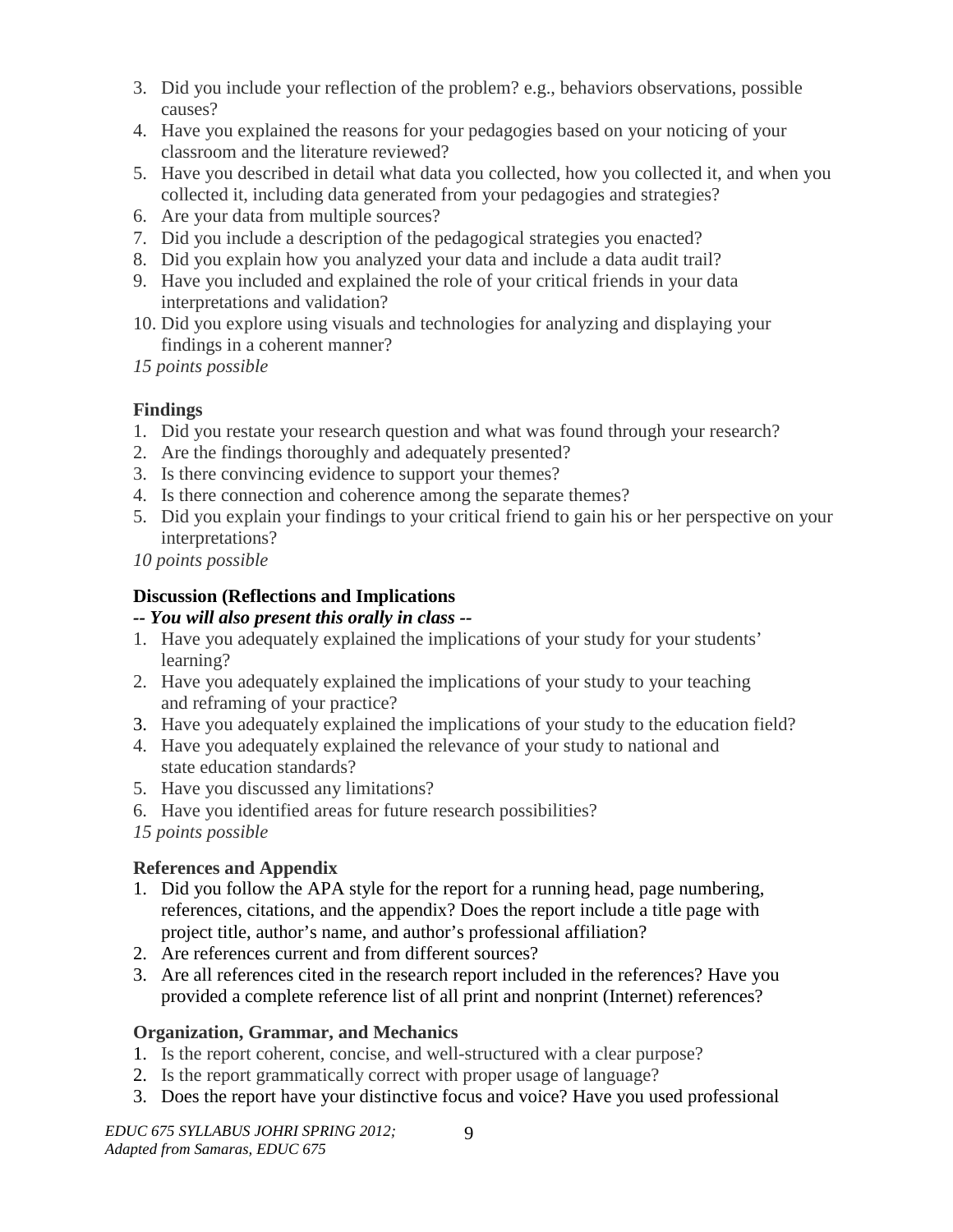language (i.e., no jargon)? Have you written in an accessible style and presentation? *5 points possible*

#### *Grading Scale for Research Project:*

*Exemplary*: 70 points. Substantially meets the project and report requirements. All criteria are addressed fully.

*Accomplished:* 63-69 points. Meets the project and report requirements. Criteria adequately addressed.

**Developing:** 58-62 points. Meets some, but not all, of the project and report requirements. Weaknesses in addressing some of the criteria. Consider revision.

*Undeveloped***:** 57 points and below. Does not meet the project and report requirements. Weaknesses in addressing the majority of the criteria. Needs significant revision.

*Please note that B- is not a passing grade in licensure courses. A student who receives an overall grade of B- must repeat the course.* 

| <b>Grading Scale</b> |                     |             |                        |                                   |
|----------------------|---------------------|-------------|------------------------|-----------------------------------|
| Grade                | <b>Standards</b>    | Grading     | Grade<br><b>Points</b> | <b>Graduate</b><br><b>Courses</b> |
| A                    | Meets Standard      | $93 - 100$  | 4.00                   | Satisfactory /<br>Passing         |
| $A -$                | Meets Standard      | $90 - 92.9$ | 3.67                   | Satisfactory /<br>Passing         |
| $B+$                 | Approaches Standard | $88 - 89.9$ | 3.33                   | Satisfactory /<br>Passing         |
| B                    | Approaches Standard | $83 - 87.9$ | 3.00                   | Satisfactory /<br>Passing         |
| $B -$                | Approaches Standard | $80 - 82.9$ | 2.67                   | Satisfactory*/<br>Passing         |

#### **READING RESOURCES**

#### *Teacher Research*

- Falk, B., & Blumenreich, M. (2005). *The power of questions: A guide to teacher and student research.* Portsmouth, NH: Heinemann.
- Goodnough, K. (2001). Teacher development through action research. *Action in teacher education,23* (1), 37-46. Access through GMU, Library, e-journal.
- Greely, K. (2000). *Why fly that way?: Living community and academic achievement.* NY: Teachers College.
- Hubbard, R. S., & Power, B. (1999). *Living the questions: A guide for teacher-researchers.*  Portland, ME: Stenhouse.
- Kagan, D. M. (1993). *Laura and Jim and what they taught me about the gap between educational theory and practice.* NY. State University of New York Press.
- Kosnik, C., Beck, C., Freese, A. R., & Samaras, A. P. (Eds.), (2006). *Making a difference in teacher education through self-study: Studies of personal, professional, and program renewal*. Dordrecht, The Netherlands: Springer.
- Leedy, P. D., and Ormrod, J. E. (2001). *Practical research: Planning and design.* Upper Saddle River, NJ: Merrill.

10

MacLean, M.S. & Mohr, M. (1999). *Teacher-researchers at work*. National Writing Project, Berkeley, CA.

*EDUC 675 SYLLABUS JOHRI SPRING 2012; Adapted from Samaras, EDUC 675*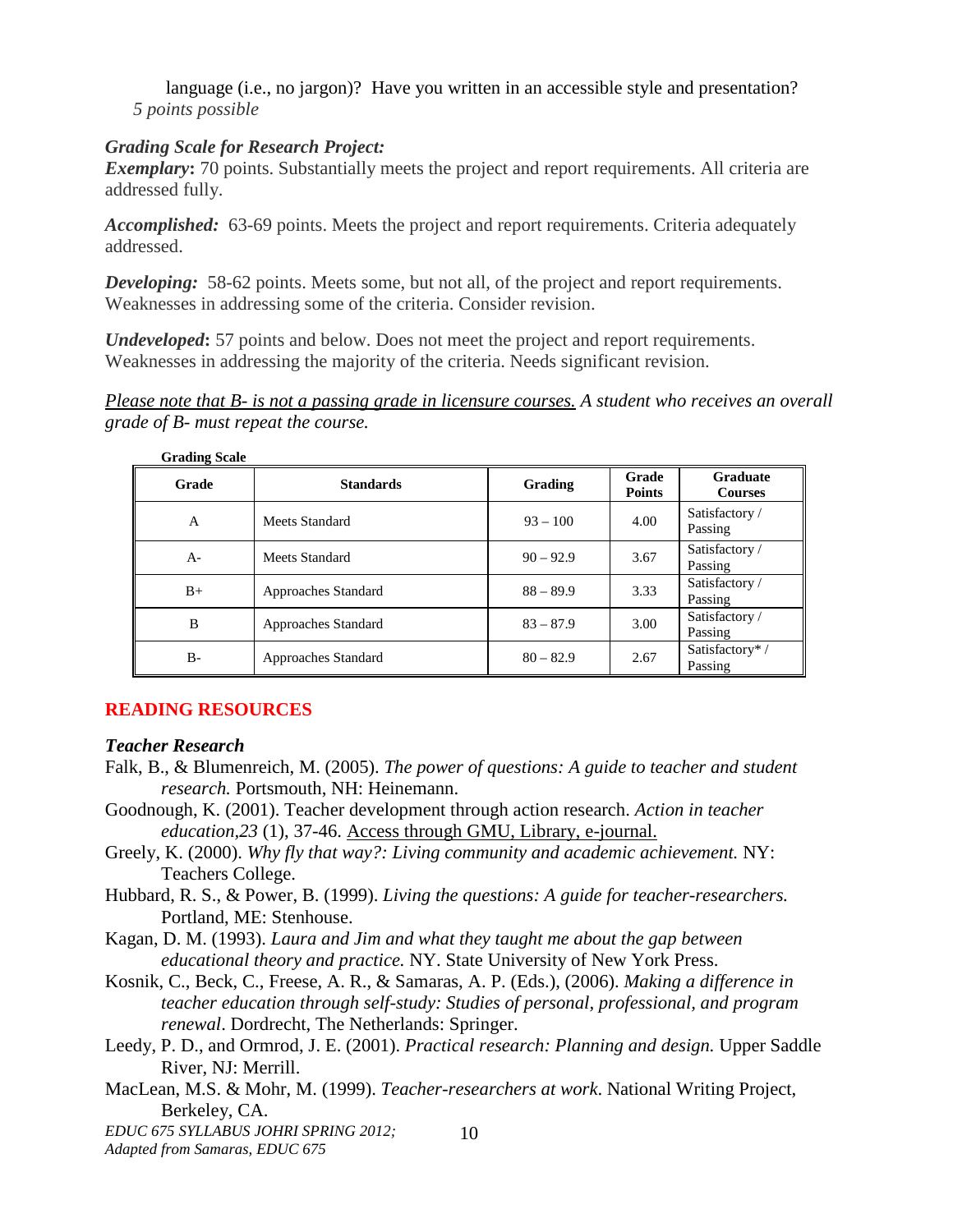- Samaras, A. P., & Freese, A. R. (2006). *Self-study of teaching practices primer.* New York, NY: Peter Lang.
- Samaras, A. P., Freese, A. R., Kosnik, C., & Beck, C. (Eds.) (2008). *Learning communities in practice.* The Netherlands: Springer Press.
- Thomas, R. M. (2005). *Teachers doing research: An introductory guidebook.* Boston: Pearson/Allyn & Bacon.

## *Qualitative Analysis*

- Bogdan, R. C., & Biklen, S. K. (1992). *Qualitative research for education: An introduction to theory and methods*. Boston, MA: Allyn & Bacon.
- Czaja, R., & Blair, J. (1996). *Designing surveys: A guide to decisions and procedures.* Thousand Oaks, CA: Pine Forge Press.

Maxwell, J.A. (2005). Qualitative research design: An interactive approach (2nd Edition). Thousand Oaks, CA: Sage.

Miles, M. B., & Huberman, A. M. (1994). *Qualitative data analysis*. Thousand Oaks, CA: Sage.

Patton, M. Q. (1990). *Qualitative evaluation and research methods (Second Edition)*. CA: Sage.

Strauss, A., & Corbin, J. (1990). *Basics of qualitative research: Grounded theory procedures and techniques*. Newbury Park, CA: Sage.

## *Quantitative Analysis and Statistics*

Bartz, A. E. (1999). *Basic statistical concepts (4th ed)*. Upper Saddle River, NJ: Merrill.

- Cronk, B. C. (2002). *How to use SPSS: A step-by-step guide to analysis and interpretation(2nd ed).* Los Angeles, CA: Pyrczak Publishing.
- Jaeger, R. M. (1993). *Statistics: A spectator sport (Second Edition).* Newbury Park, CA: Sage.
- Rovessi, C., & Carroll, D. J. (2002). *Statistics made simple for school leaders.* Lanham, MD: Scarecrow Press.
- Salkind, N. (2000). *Statistics for people who think they hate statistics.* Thousand Oaks, CA: Sage.

# *Research and Writing*

- Booth, W. C., Colomb, G. G., & Williams, J. M. (1995). *The craft of research*. Chicago, IL: The University of Chicago.
- Dahl, K. K. (1992). *Teacher as writer: Entering the professional conversation.* Urbana, IL: NCTE.

*Help with Research* <http://library.gmu.edu/mudge/Dox/basics.html>

*Data Collecting Tools:* Go to Google docs, then spreadsheets to create survey. Also Survey Monkey<http://www.surveymonkey.com/home.asp>

# *National Reports and Test Reporting Centers*

- A Nation at Risk<http://www.ed.gov/pubs/NatAtRisk/risk.html>
- [The Nation's Report Card/](http://nces.ed.gov/nationsreportcard/)National Assessment of Educational Progress <http://nces.ed.gov/nationsreportcard/>
- National Center for Educational Statistics <http://nces.ed.gov/help/sitemap.asp>
- TIMSS and PIRLS [The International Math and Science Study](http://www.timss.org/) and International Literacy Study <http://www.timss.org/>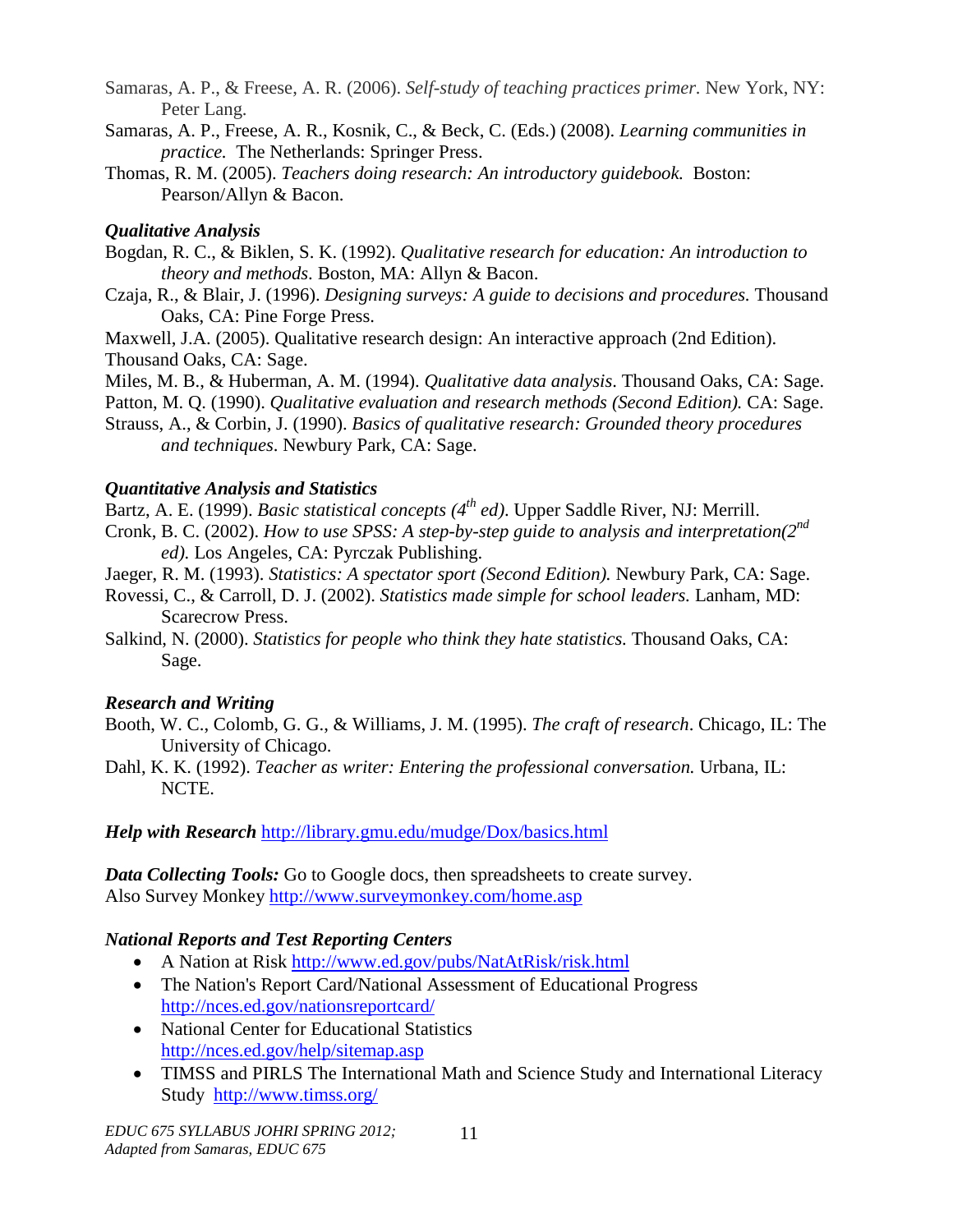• Best Evidence/School Reform Reports/School Models. Johns Hopkins University <http://www.bestevidence.org/index.htm>

## *Virginia State Standards*

- [Virginia Department of Education http://www.pen.k12.va.us/](http://www.pen.k12.va.us/)
- State of Virginia, SOL Resources<http://www.pen.k12.va.us/VDOE/Instruction/sol.html>
- State of Virginia Standards of Learning Test Information <http://www.pen.k12.va.us/VDOE/src/SOLassessments.shtml>
- FCPS Grading Policy<http://www.fcps.k12.va.us/Directives/R2430.pdf>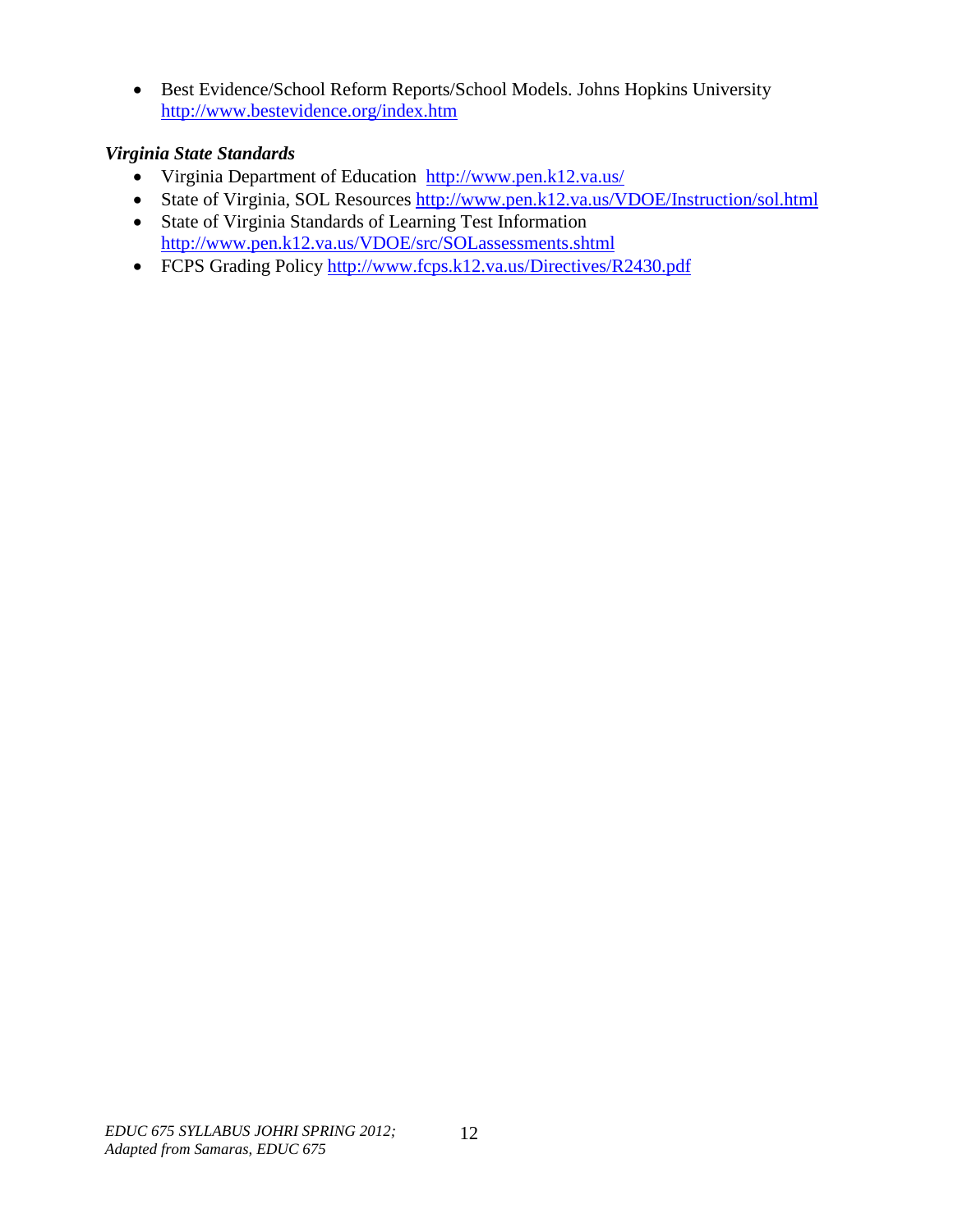## **Tentative Class Schedule**

| <b>Week</b>              | <b>Topic</b>                                                                                                           | <b>Readings/Assignment Due</b><br>*Post all work to CFs & Professor on MyMason Bb                                                                                                                                                 |
|--------------------------|------------------------------------------------------------------------------------------------------------------------|-----------------------------------------------------------------------------------------------------------------------------------------------------------------------------------------------------------------------------------|
| $\mathbf{1}$<br>1/23     | <b>OVERVIEW OF</b><br><b>COURSE AND</b><br><b>PROJECT</b><br><b>FINDING YOUR</b><br><b>RESEARCH</b><br><b>QUESTION</b> | <b>Read Chapter 1(Samaras)</b><br>In class activity: "I wonder about" inquiry.<br>Use Critical Friend Inquiry (CFI) 1.1 pp. 5-6<br><b>Read Chapter 1 (Mills)</b><br>In class Activity: Tasks $3 & 4 p. 21$                        |
| $\boldsymbol{2}$<br>1/30 | <b>ONLINE</b><br><b>RESEARCH</b><br><b>RATIONALE</b><br><b>RESEARCH DESIGN</b>                                         | Read Chapter 2 (Samaras)<br>Overview Self-Study Resource Center at<br>http://www.sagepub.com/samaras/<br><b>Read</b> Chapter 3: pp. 64-66 (Mills)<br><b>POST</b> Education-related Life History<br>Use CFI 5.1 pp. 95-98          |
| 3 <sup>1</sup><br>2/6    | <b>RESEARCH DESIGN</b><br><b>RESEARCH ETHICS</b>                                                                       | <b>Read Chapter 7 (Samaras)</b><br>In class activity: CRI 7.1 pp. 154-157<br><b>Read</b> Chapter 2 pp. 35-37 (Mills)<br>Read Chapter 3: pp. 44-60 (Mills)<br>In class Activity: Task 1 p. 37<br><b>Literature Review Overview</b> |
| 4<br>2/13                | <b>ONLINE</b><br><b>BEGIN LITERATURE</b><br><b>REVIEW</b>                                                              | <b>Read</b> Chapter 3: pp. 44-60 (Mills)<br><b>POST</b> AoD Memo related to Literature Review                                                                                                                                     |
| 5<br>2/20<br>6           | <b>COLLECTING &amp;</b><br>ORGANIZING DATA                                                                             | <b>Read Chapter 9 (Samaras)</b><br>In class activities: CFI 8.1 & Response, pp. 171-172<br>CRI 9.1 pp. 195-196<br>Video clip analysis<br>Bring working research question and draft design                                         |
| 2/27                     | <b>ONLINE</b>                                                                                                          | <b>POST</b>                                                                                                                                                                                                                       |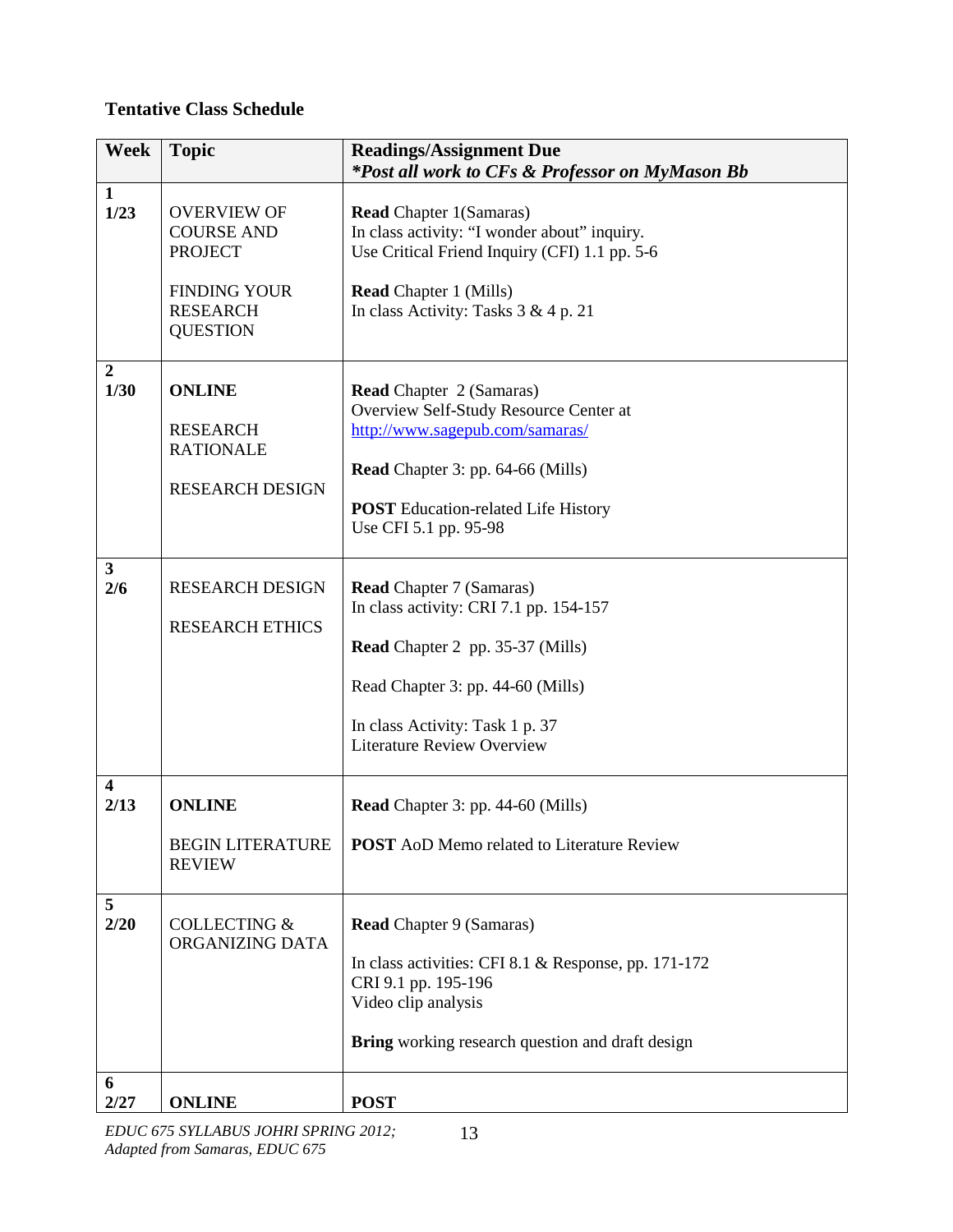|                       |                                          | <b>Working Research Question</b>                                   |
|-----------------------|------------------------------------------|--------------------------------------------------------------------|
|                       |                                          | Rationale                                                          |
|                       |                                          | <b>Review of Literature</b>                                        |
|                       |                                          |                                                                    |
|                       |                                          | <b>POST</b> AoD Memo related to Data Collection                    |
| $\overline{7}$<br>3/5 | DATA ANALYSIS &<br><b>INTERPRETATION</b> | Read Chapter 10 pp. 199-211 (Samaras)                              |
|                       |                                          | Read Chapter 6 (Mills)                                             |
|                       |                                          | In class activity: Coding exercise                                 |
| 3/12                  | <b>SPRING BREAK</b>                      |                                                                    |
| 8<br>3/19             | <b>ONLINE</b>                            | <b>POST</b> AoD Memo on Data Analysis and Interpretation           |
|                       |                                          |                                                                    |
|                       |                                          | <b>POST</b> Research Proposal                                      |
|                       |                                          | Use CFI 6.3, pp. 123-126                                           |
| 9                     |                                          |                                                                    |
| 3/26                  | <b>ABSTRACT</b>                          | Read Chapter 12 pp. 242-250 (Samaras)                              |
|                       | <b>LIMITATIONS</b>                       | <b>Read Chapter 13 (Samaras)</b>                                   |
|                       | <b>WORKSHOP</b>                          |                                                                    |
|                       |                                          | Bring your abstract draft on jump drive                            |
|                       |                                          |                                                                    |
|                       |                                          | In class activity:                                                 |
|                       |                                          | Analyze abstract and limitation sections of research studies       |
|                       |                                          | CF Feedback on Research Draft                                      |
|                       |                                          |                                                                    |
| <b>10</b>             |                                          |                                                                    |
| 4/2                   | <b>ONLINE</b>                            | <b>Read Chapter 8 (Mills)</b>                                      |
|                       |                                          | POST: Post Draft 1 of Research Paper Draft with Project Title      |
|                       |                                          |                                                                    |
| 11                    |                                          |                                                                    |
| 4/9                   | <b>VALIDATION</b>                        | <b>Read Chapters 11 (Samaras)</b>                                  |
|                       | <b>WORKSHOP</b>                          |                                                                    |
|                       |                                          | CFI 11.2 pp. 220 will be done in class workshop                    |
|                       |                                          | POST: Research Paper Draft 2 with Project Title                    |
|                       |                                          |                                                                    |
| 12<br>4/16            | <b>ONLINE</b>                            |                                                                    |
|                       |                                          | <b>POST: Post Draft 2 of Research Paper 2</b>                      |
|                       |                                          | <b>POST:</b> CF Feedback on Research Draft 2                       |
|                       |                                          | Use tracking and comments feature on Microsoft Office              |
|                       |                                          |                                                                    |
| 13                    |                                          |                                                                    |
| 4/23                  | <b>ONLINE: WRITING</b>                   | Work with CF on final revisions and for final manuscript polishing |
|                       | <b>YOUR PAPER</b>                        |                                                                    |